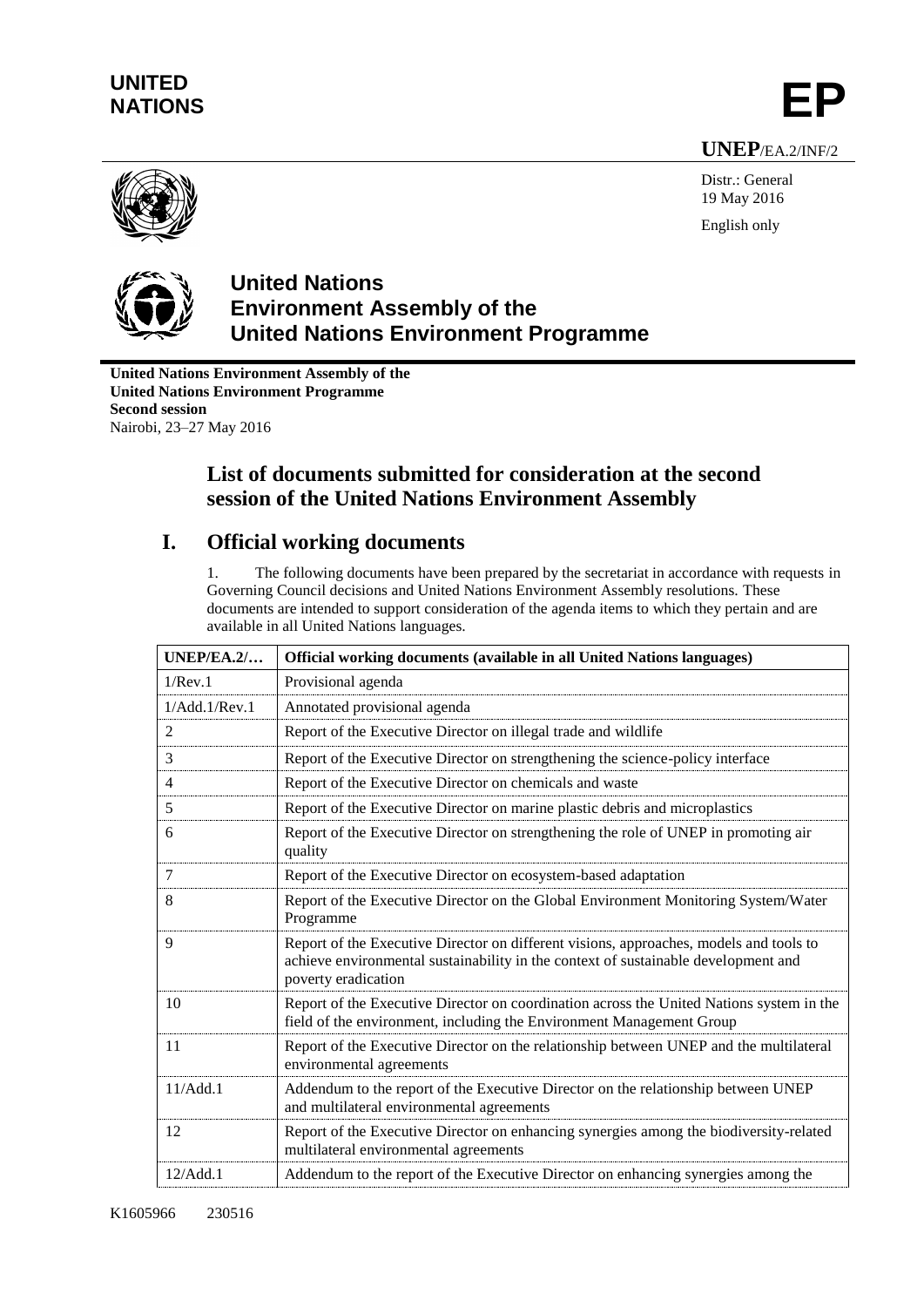| UNEP/EA.2/ | Official working documents (available in all United Nations languages)                                                                         |
|------------|------------------------------------------------------------------------------------------------------------------------------------------------|
|            | biodiversity-related multilateral environmental agreements                                                                                     |
| 13         | Report of the Executive Director on the midterm review of the Fourth Programme for the<br>Development and Periodic Review of Environmental Law |
| 14         | Report of the Executive Director on revisions to the programme of work and budget for<br>the biennium $2016-2017$                              |
| 15         | Report of the Executive Director on the proposed medium-term strategy for the period<br>2018-2021                                              |
| 16         | Report of the Executive Director on the proposed programme of work and budget for the<br>biennium $2018-2019$                                  |
| 17         | Report of the Executive Director on the management of trust funds and earmarked<br>contributions                                               |
| 18         | Report of the Executive Director on the policy on stakeholder engagement                                                                       |

#### **II. Information documents**

2. The following information documents have been prepared by the secretariat, without specific mandates, to supplement the official working documents and/or provide information necessary for member States and other relevant stakeholders to better understand the work of UNEP and effectively perform their monitoring and oversight functions. These documents bear an "INF" symbol and are generally available in English only. In addition to the documents listed below, other information documents may be made available in unedited form.

| UNEP/EA.2/    | <b>Information documents</b>                                                                                                                                                                      |
|---------------|---------------------------------------------------------------------------------------------------------------------------------------------------------------------------------------------------|
| INF/1         | Letter of invitation and notification by the Executive Director                                                                                                                                   |
| INF/2         | List of documents for consideration at UNEA 2                                                                                                                                                     |
| INF/3         | Note of the Executive Director on the organization of UNEA 2                                                                                                                                      |
| INF/4         | Note of the Executive Director on delivering on the environmental dimension of the 2030<br>Agenda for Sustainable Development                                                                     |
| INF/5         | Global thematic report "Healthy environment, healthy people"                                                                                                                                      |
| INF/6         | United Nations system-wide framework of strategies on the environment                                                                                                                             |
| INF/7         | Compilation of statements and recommendations by major groups and stakeholders for<br>consideration by UNEA at its second session                                                                 |
| INF/8         | Report of the Advisory Committee on Administrative and Budgetary Questions on the<br>proposed programme of work and budget for the biennium 2018–2019                                             |
| INF/9         | Programme of work and budget for 2016–2017                                                                                                                                                        |
| <b>INF/10</b> | Note by the Executive Director on the voluntary indicative scale of contributions                                                                                                                 |
| <b>INF/11</b> | Corporate memorandums of understanding concerning cooperation between UNEP and<br>other bodies of the United Nations system                                                                       |
| <b>INF/12</b> | Programme performance report for 2014-2015                                                                                                                                                        |
| <b>INF/13</b> | Evaluation synthesis report for 2014-2015                                                                                                                                                         |
| <b>INF/14</b> | Information supplementing the report of the Executive Director on coordination across<br>the United Nations system in the field of the environment, including the Environment<br>Management Group |
| <b>INF/15</b> | Note by the Executive Director on the implementation of the quadrennial comprehensive<br>policy review of operational activities for development of the United Nations<br>development system      |
| <b>INF/16</b> | Note by the Executive Director on the main results of the sixty-ninth and seventieth<br>sessions of the General Assembly of relevance to UNEA                                                     |
| <b>INF/17</b> | Summary of the Sixth Global Environment Outlook regional assessments                                                                                                                              |
| <b>INF/18</b> | Report on the implementation of the integrated approach to financing the sound<br>management of chemicals and waste                                                                               |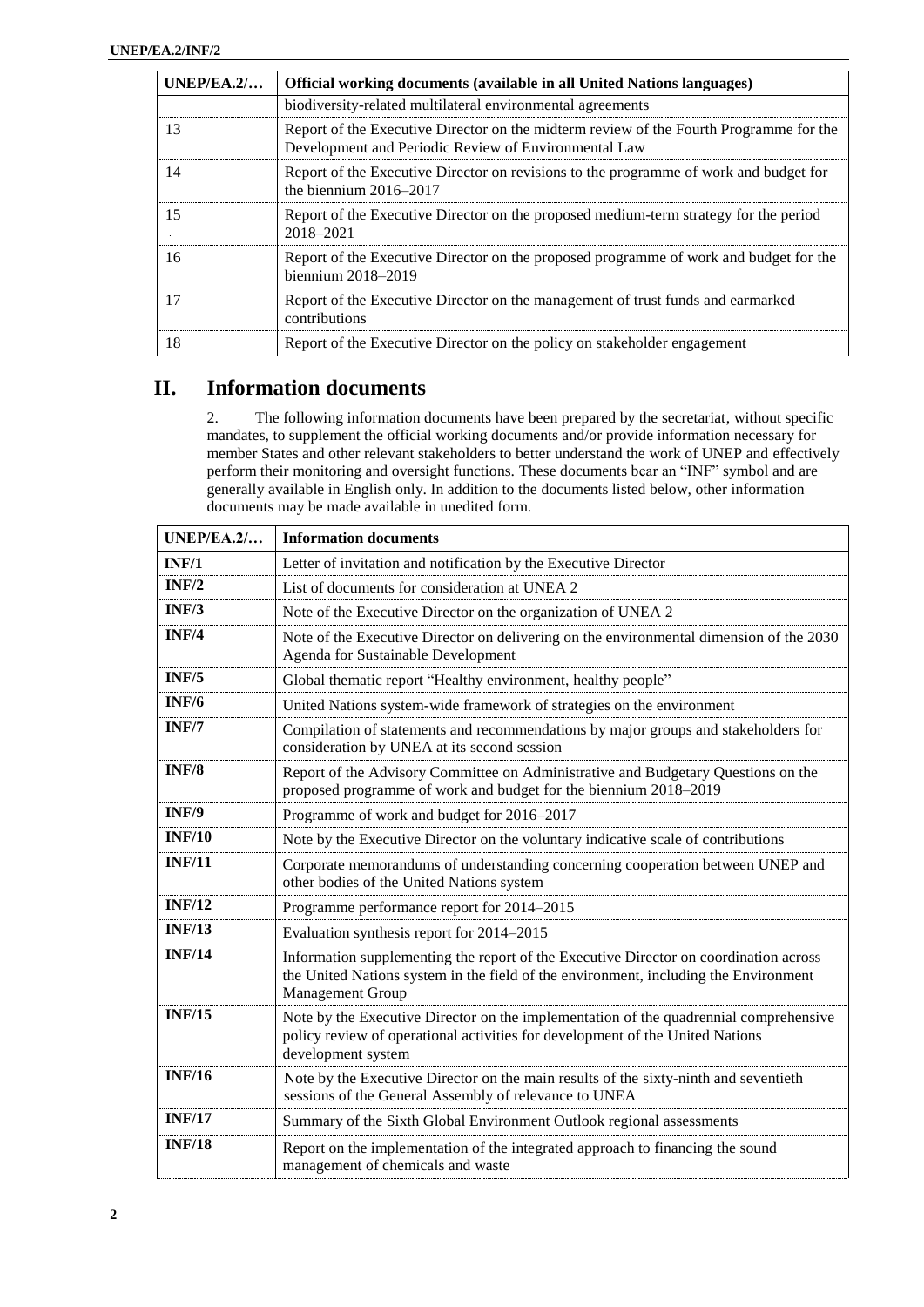| UNEP/EA.2/    | <b>Information documents</b>                                                                                                                                                                                   |
|---------------|----------------------------------------------------------------------------------------------------------------------------------------------------------------------------------------------------------------|
| <b>INF/19</b> | Note by the Executive Director on the compilation of information on techniques for<br>emissions abatement and on the possibility of replacing lead and cadmium with less<br>hazardous substances or techniques |
| INF/20        | Note by the Executive Director on recent activities to support implementation of the<br>chemicals and waste dimension of the 2030 Agenda for Sustainable Development                                           |
| <b>INF/21</b> | Note by the Executive Director on outcomes of the seventh session of the<br>intergovernmental negotiating committee to prepare a global legally binding instrument<br>on mercury                               |
| INF/22        | Athens Declaration (adopted at the 19th Ordinary Meeting of the Contracting Parties to<br>the Barcelona Convention)                                                                                            |
| INF/23        | Technical report on marine plastic debris and microplastics: global lessons and research<br>to inspire action and guide policy change                                                                          |
| INF/23/Add.1  | Annex to the technical report on marine plastic debris and microplastics: global lessons<br>and research to inspire action and guide policy change                                                             |
| INF/24        | Transboundary Waters Assessment Programme                                                                                                                                                                      |
| INF/25        | Report on the work of the Committee of Permanent Representatives to UNEP                                                                                                                                       |
| INF/26        | Note by the Executive Director on potential contributions of UNEA to the review of and<br>follow-up to the 2030 Agenda for Sustainable Development at the global level                                         |

#### **III. Draft resolutions**

3. The second session of the Environment Assembly is expected to consider the following draft resolutions, which are being distributed on a "limited" basis to participants involved in the negotiations to finalize and adopt them. Except for the last two proposals – Combating desertification, land degradation and sustainable management of rangelands, proposed by Namibia and the Republic of Sudan and the revised programme of work and budget for the biennium 2016-2017, proposed by the secretariat – which have been submitted after the conclusion of the work of the Committee of the Permanent Representatives to UNEP at the 134th meeting on 3 May 2016, other draft resolutions have been prepared by the Committee and include several agreed paragraphs. More draft resolutions may be tabled by member States during the session of the Environment Assembly.

| UNEP/EA.2/ | <b>Limited distribution documents</b>                                                                                                                                     |
|------------|---------------------------------------------------------------------------------------------------------------------------------------------------------------------------|
| L.1        | Proceedings of UNEA-2 <sup>*</sup> (not a draft resolution, but a report of the proceedings of the<br>Environment Assembly to be adopted on the last day of the session.) |
| L.2        | Draft outcome document                                                                                                                                                    |
| L.3        | Role, functions and follow up to the Forum of Ministers and Environment Authorities of<br>Asia Pacific                                                                    |
| L.4        | Investing in human capacity for sustainable development, through environmental<br>education and training                                                                  |
| L.5        | Role, functions and modalities for UNEP's implementation of the SAMOA Pathway as a<br>means to facilitate achievement of the Sustainable Development Goals                |
| L.6        | Roles of UNEP and UNEA in delivering on the environmental dimension of the 2030<br>Agenda for Sustainable Development                                                     |
| L.7        | Promoting the effective implementation of the Paris Climate Agreement                                                                                                     |
| L.8        | Sound management of chemicals and wastes                                                                                                                                  |
| L.9        | Sustainable consumption and production                                                                                                                                    |
| L.10       | Wasted food reduction, rescue and diversion                                                                                                                               |
| L.11       | Oceans and seas                                                                                                                                                           |
| L.12       | Marine plastic debris and microplastics                                                                                                                                   |
| L.13       | Sustainable coral reefs management                                                                                                                                        |
| L.14       | Sustainable and optimal management of natural capital for sustainable development and<br>poverty eradication                                                              |